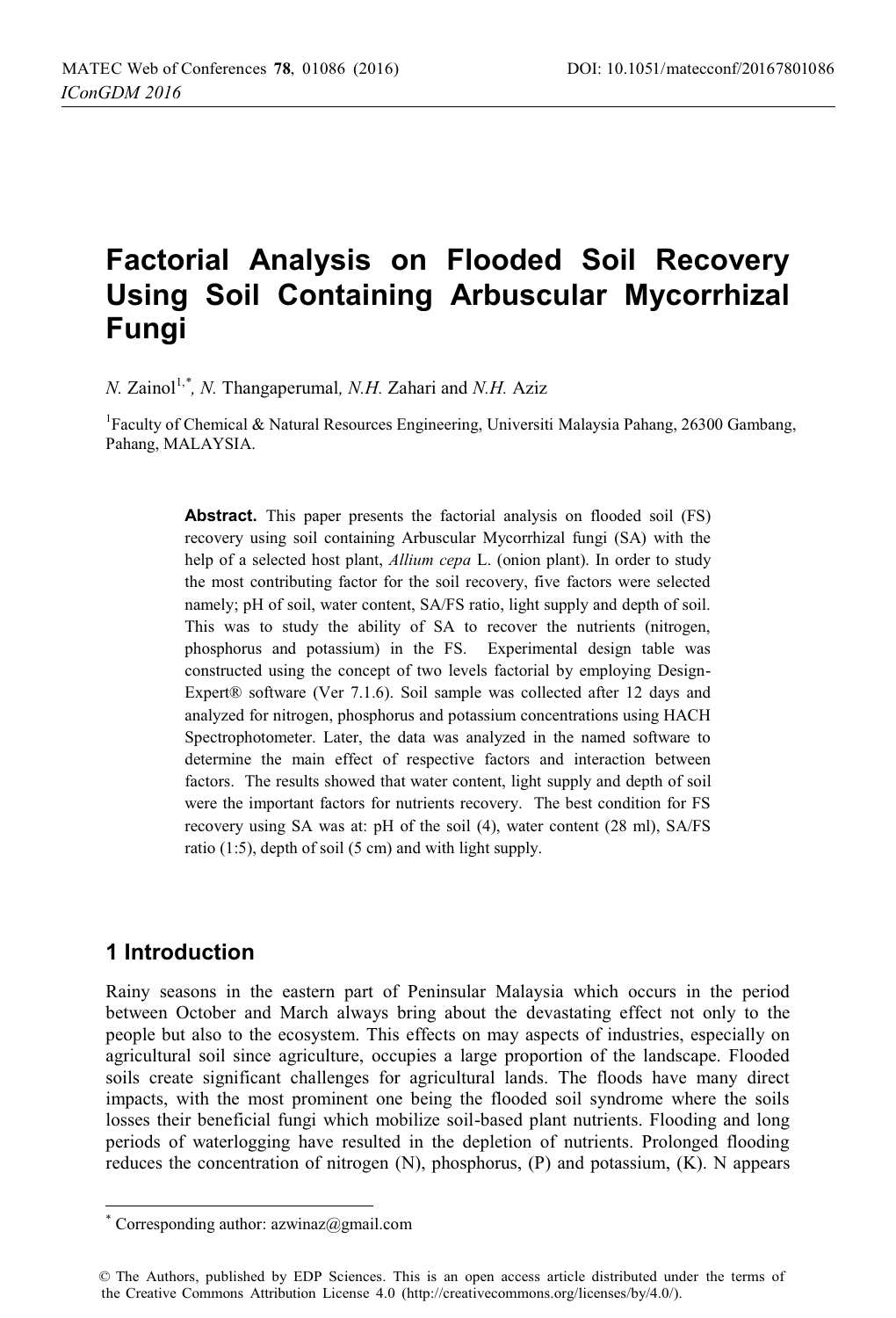to have been denitrified and lost from the system. Since P uptake depends on microbes in most plant, prolonged waterlogging has reduced microbial activity which in turn affects the absorption of P into the plant roots [1]. Soil K is less available in the soils that remain wet since wet soils are more prone to compaction, which restricts plant root growth and uptake of soil K.

Arbuscular Mycorrhizal fungi (AMF) is a soil borne fungi found in almost any habitat worldwide. Symbiotic associations between AMF and plant roots are widespread in the natural environment and can provide a range of benefits to the host plant. These include improved nutrition, enhanced resistance to soil-borne pests and disease, improved resistance to drought, tolerance of heavy metals and better soil structure [2]. AMF enlarges the soil volume from which nutrients can be taken up, via an extensive mycelium network, enabling host plants to access more resources. As a consequence, AMF enhances uptake of nutrients, particularly phosphorus [3], and may allow for a reduction of the amount of fertilizers applied [4]. Hence, this study attempts to manipulate the ability of AMF in facilitating nutrient uptake to recover the infertile flooded soil with the help of onion plant as a host.

## **2 Materials and Methods**

### **2.1 Experimental set-up**

The onion plant (*Allium cepa* L.) was selected as a host plant in this study. The soil containing AMF (SA) was collected from the domestic vegetable garden and kept in the ambient temperature. Then, simulated flooded soil (FS) was prepared by submerging the agriculture soil in the water for two weeks. The mixed soil was prepared by mixing the SA and FS according to the experimental design table (Table 1). Onion bulb was planted in the mixed soil for twelve days and planted in ambient temperature. There were 16 pots that represented 16 runs in experimental design table.

| Run | <b>Factor A:</b><br>pH of soil | <b>Factor B:</b><br>Water content | <b>Factor C:</b><br><b>SA/FS</b> ratio | <b>Factor D:</b><br><b>Light supply</b> | <b>Factor E:</b><br>Depth of soil |
|-----|--------------------------------|-----------------------------------|----------------------------------------|-----------------------------------------|-----------------------------------|
|     |                                |                                   |                                        |                                         | $[\text{cm}]$                     |
|     | 8                              | 36                                | 1:5                                    | Absent                                  | 3                                 |
|     |                                | 36                                | 1:5                                    | Absent                                  | 5                                 |
| 3   | 4                              | 28                                | 1:5                                    | Present                                 | 5                                 |
| 4   | 8                              | 36                                | 1:1                                    | Absent                                  | 5                                 |
| 5   | 4                              | 36                                | 1:1                                    | Absent                                  |                                   |
| 6   | 8                              | 28                                | 1:5                                    | Present                                 |                                   |
|     | 4                              | 36                                | 1:1                                    | Present                                 |                                   |
| 8   |                                | 28                                | 1:1                                    | Absent                                  |                                   |
| 9   | 8                              | 36                                | 1:5                                    | Present                                 |                                   |
| 10  | 4                              | 28                                | 1:1                                    | Absent                                  |                                   |
| 11  | 4                              | 28                                | 1:1                                    | Present                                 |                                   |
| 12  | 8                              | 36                                | 1:1                                    | Present                                 |                                   |
| 13  | 8                              | 28                                | 1:1                                    | Present                                 |                                   |
| 14  | 4                              | 36                                | 1:5                                    | Present                                 |                                   |
| 15  | 8                              | 28                                | 1:5                                    | Absent                                  |                                   |
| 16  |                                | 28                                | 1:5                                    | Absent                                  | 3                                 |

**Table 1.** Experimental design table for two levels factorial analysis.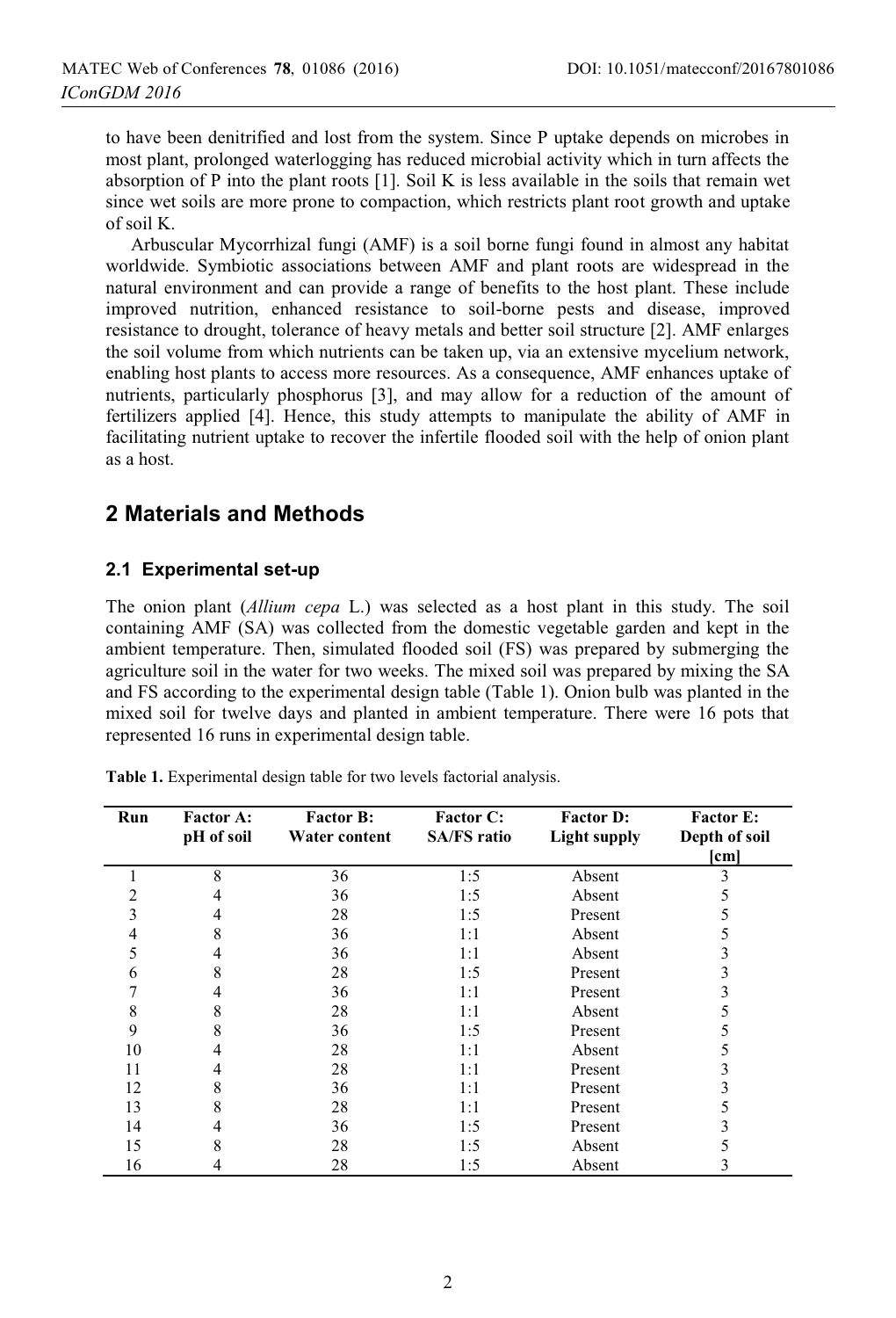### **2.2 Sample Analysis**

Soil sample near the onion plant roots was analysed for the N, P, K concentrations by using HACH Spectrophotometer. In order to test potassium content, Potassium 1, 2, 3 reagent powder pillows were used as a reagent by using tetraphenylborate method (Method 8049). Potassium in the sample reacts with sodium tetraphenylborate to form an insoluble white solid. The amount of turbidity produced was proportional to the potassium concentration. Nitrogen was analysed using persulfate digestion method (Method 10071). An alkaline persulfate digestion converts all form of nitrogen to nitrate. Sodium metabisulfite was added after the digestion to eliminate halogen oxide interferences. Nitrate then reacted with chromotropic acid under strongly acidic conditions to form a yellow complex. The measurement wavelength was 420nm for the spectrophotometer. For the phosphorus concentration, the potassium persulfate powder pillow was used with sodium hydroxide as a standard solution (Method 10127). Phosphate that present in organic and condensed inorganic forms must be converted to reactive orthophosphate before analysis. Organic phosphates were converted to orthophosphate by heating with acid and persulfate. Orthophospate reacted with molybdate in an acid medium to produce a phosphomolybdate complex. In the presence of vanadium, yellow vanadomolybdophosphoric acid forms. The intensity of the yellow colour was proportional to the phosphate concentration.

#### **2.3 Statistical Analysis**

Analysis of variance (ANOVA) was performed by using the Design-Expert® software (Ver 7.1.6). Data for the analysis were concentrations of Nitrogen (N), Phosphorous (P) and Potassium (K) in the soil from HACH Spectrophotometer.

### **3 Results and Discussion**

#### **3.1 Nitrogen**

Data from the analysis showed that N concentration ranged from 1.1667 to 11.9333mg/L. N is a limiting nutrient in many terrestrial ecosystems [5]. AMF can transfer inorganic N (NO3− or NH4+) to their host plant [6] as it can pull up the nutrients from deep down the soil for the host plant. These ions can readily move to the root via diffusion with the presence of water. Plants that form the AMF symbiosis frequently occur in ecosystems with high nitrification rates [7]. However, N limitation can occur even in these ecosystems [8] and nitrate acquisition via AMF might offer an advantage to the host plant in highly competitive environments, as in the analogous case of root proliferation in patches of organic material [9]. From Pareto Chart in Figure 1 it shows that the interaction between factor C (SA/FS ratio) and factor D (light supply) was the highest, meaning interaction between CD gave the most contribution to N recovery in FS with 35.22%. This was followed by only factor D with 23.07%. It clearly indicates that light supply plays a very important role for the host plant to pull up N.

Table 2 shows the ANOVA for N recovery in FS. The p-value of main effects (CD) is smaller than 0.0001 implies the significance of the interaction factors. The 2-way interactions give  $R2 = 0.9955$  show their significance at 99.55% confidence level.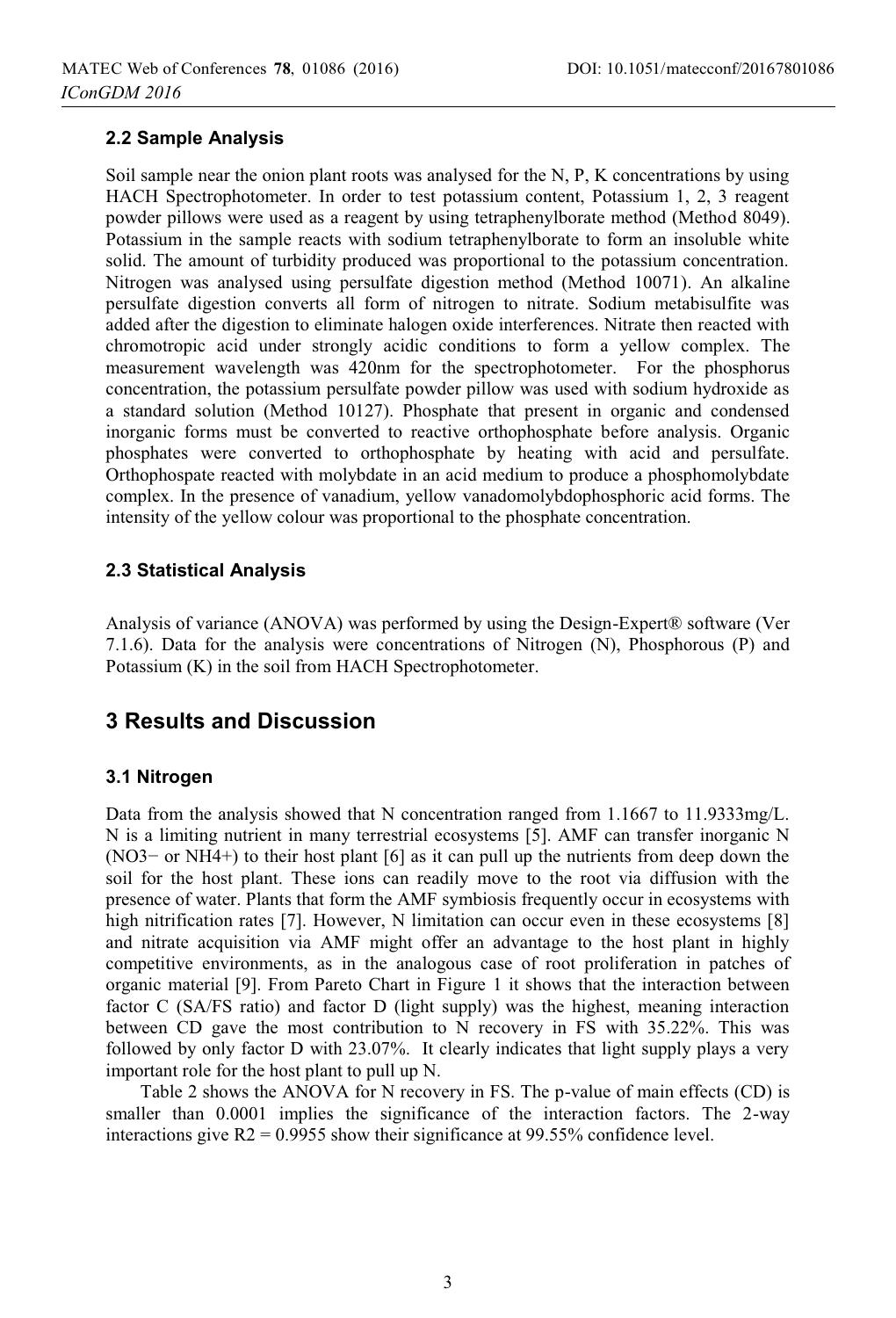

**Fig. 1.** Pareto chart for nitrogen.

| <b>Source of variation</b> | Sum of<br>squares | Degree of<br>freedom | Mean<br>square | F value | p value<br>Prob>F |
|----------------------------|-------------------|----------------------|----------------|---------|-------------------|
| Model                      | 138.17            | 11                   | 12.56          | 80.29   | 0.0004            |
| A, pH of soil              | 1.94              |                      | 1.94           | 12.38   | 0.0245            |
| B, Water content           | 1.98              |                      | 1.98           | 12.68   | 0.0236            |
| C, Soil ratio              | 10.19             |                      | 10.19          | 65.11   | 0.0013            |
| D, Light supply            | 32.02             |                      | 32.02          | 204.64  | 0.0001            |
| AB                         | 9.98              |                      | 9.98           | 63.76   | 0.0013            |
| AD                         | 1.67              |                      | 1.67           | 10.66   | 0.0309            |
| AE                         | 12.08             |                      | 12.08          | 77.18   | 0.0009            |
| BC                         | 10.94             |                      | 10.94          | 69.96   | 0.0011            |
| ΒE                         | 5.64              |                      | 5.64           | 36.05   | 0.0039            |
| CD                         | 48.88             |                      | 48.88          | 312.45  | < 0.0001          |
| CE                         | 2.86              |                      | 2.86           | 18.29   | 0.0129            |
| Residual                   | 0.63              | $\overline{4}$       | 0.16           |         |                   |
| <b>Correlation Total</b>   | 138.8             | 15                   |                |         |                   |
| $R^2$                      | 0.9955            |                      |                |         |                   |
| Adj. $R^2$                 | 0.9784            |                      |                |         |                   |

**Table 2.** ANOVA table for nitrogen.

### **3.2 Phosphorus**

The result shows that P concentration was between the ranges of 17.23 to 26.03 mg/l. According to Shukla et al [10], both AMF and their host plants need P, and work hard to accumulate P. One of the main functions of AMF is to extract P from the soil. But when soluble P is abundant, the host plants tend to increase their restrictions to AMF, resulting in lower levels of root colonisation. Therefore, under conditions of high available P, the restrictions are increased. This has been proved by Shukla et al [10] who studied different P levels on AMF colonisation on different plants. For phosphorus recovery, the interaction of factor B (water content) and E (depth of soil) was the highest at  $18.63\%$  contribution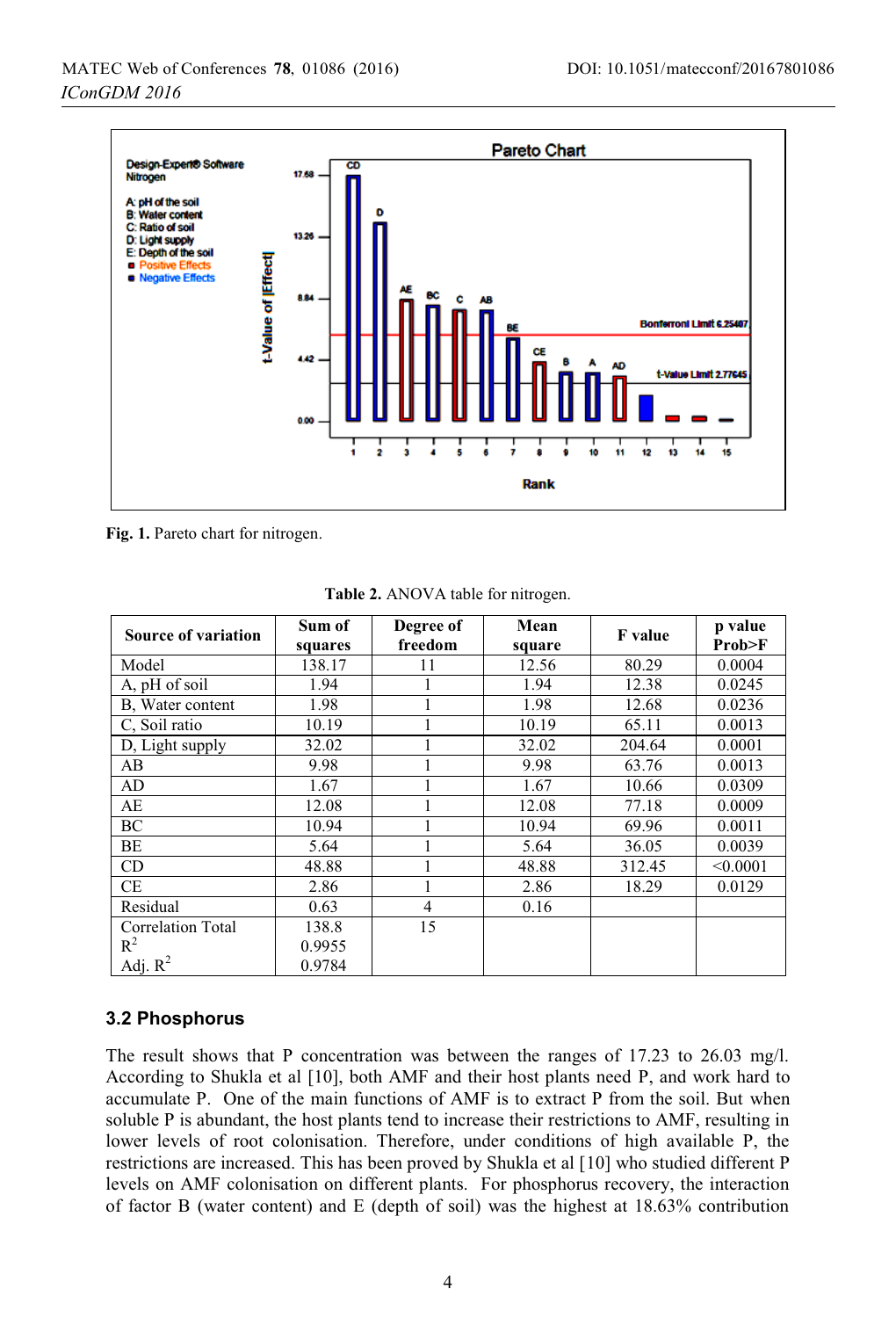(Fig. 2). Both of these factors were associated with the soil condition. Factor D (light supply) and interaction between factor A (pH of soil) and B were at the same contribution around 16%. As they were all positive effects, the P recovery increased with the contribution of respective factors.

Table 3 summarizes the ANOVA (F-test) and p-value for P recovery in FS. It was observed from the ANOVA analysis that the confidence level was greater than 95% while the p-value of the model was 0.0009. The model with the p-value below 0.05 was statistically significant, which implied that the model was suitable for this experiment. The p-value of main effects (BE) is 0.0008 implies the significance of the interaction factors.



**Fig. 2.** Pareto chart for phosphorus.

| <b>Source of variation</b> | Sum of  | Degree of | Mean   | F value | p value |
|----------------------------|---------|-----------|--------|---------|---------|
|                            | squares | freedom   | square |         | Prob>F  |
| Model                      | 114.40  | 10        | 11.40  | 27.61   | 0.0009  |
| B, Water content           | 1.85    | 1         | 1.85   | 4.45    | 0.0886  |
| D, Light supply            | 18.85   | 1         | 18.85  | 45.49   | 0.0011  |
| AB                         | 18.56   |           | 18.56  | 44.79   | 0.0011  |
| AC                         | 16.34   |           | 16.34  | 39.42   | 0.0015  |
| AE                         | 17.11   | 1         | 17.11  | 42.74   | 0.0013  |
| BC                         | 1.94    | 1         | 1.94   | 4.67    | 0.0830  |
| <b>BD</b>                  | 3.84    | 1         | 3.84   | 9.26    | 0.0287  |
| BE                         | 21.70   |           | 21.70  | 52.37   | 0.0008  |
| CD                         | 5.64    |           | 5.64   | 13.61   | 0.0142  |
| <b>CE</b>                  | 7.98    | 1         | 7.98   | 19.26   | 0.0071  |
| Residual                   | 2.07    | 5         | 0.41   |         |         |
| <b>Correlation Total</b>   | 116.47  | 15        |        |         |         |
| $R^2$                      | 0.9822  |           |        |         |         |
| Adj. $R^2$                 | 0.9466  |           |        |         |         |

**Table 3.** ANOVA table for phosphorus.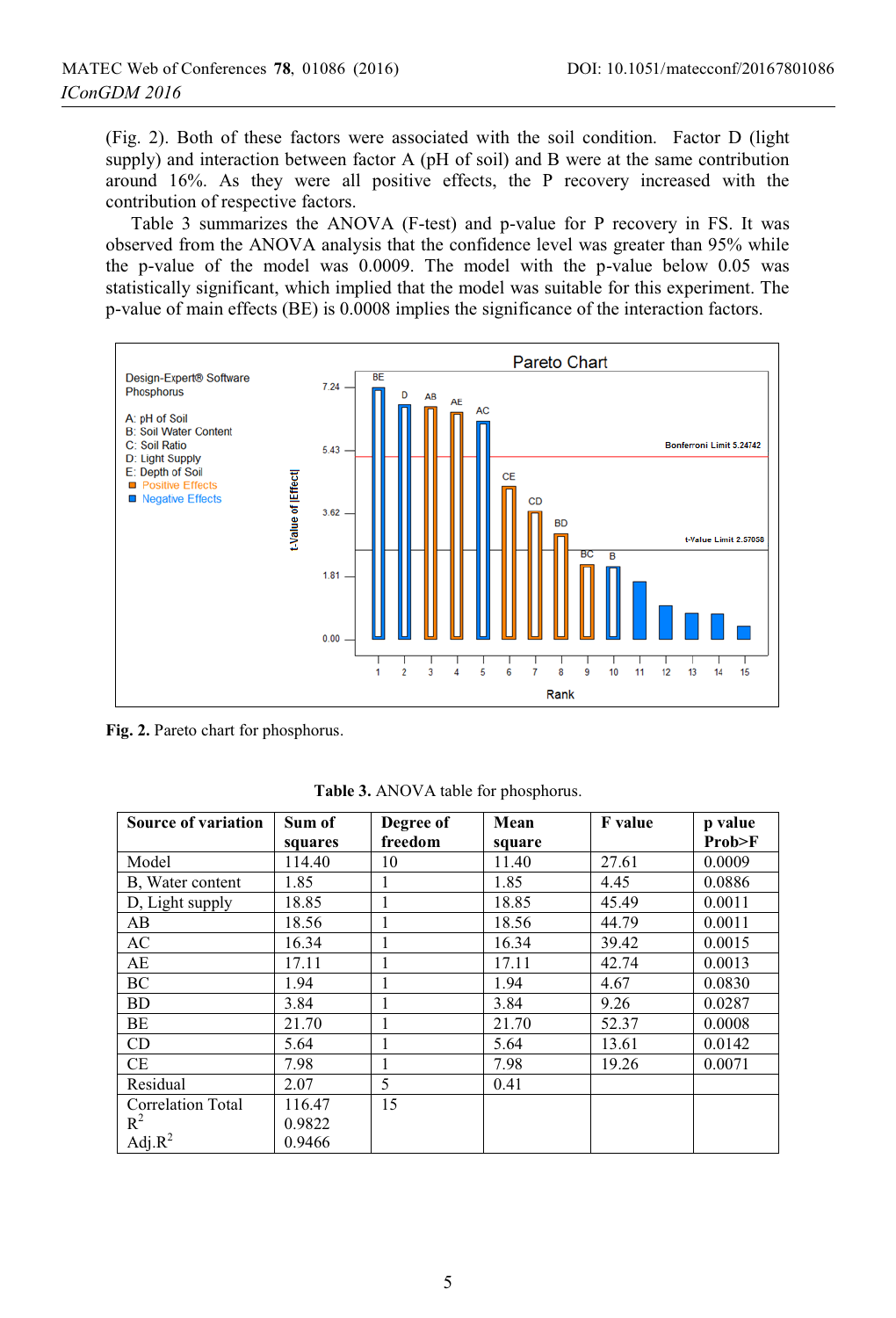#### **3.3 Potassium**

The result shows that K concentration was between the ranges of 3.5 to 8.7 mg/L. As per study, potassium is one of the most important macronutrients for all organisms, especially plants. Maintaining the elevated K concentration in plants cells is vital for the smooth running of such physiological processes [11, 12]. Potassium ions are abundant in soil; however, the availability is very low due to their strong mineral adsorption. According to this research, initially the simulated flooded soil did not contain any nutrients (N, P and K). AMF was the intermediate to absorb K from the soil, indirectly helped to gain the K in the soil. The depth of the soil and water content were the most important factors in K recovery (Fig. 3). K concentration decreased as both of these factors increased.

Table 4 shows the ANOVA analysis for K recovery in FS. It was observed from the ANOVA analysis that the confidence level was 99.92% while the p-value of the model was less than 0.0001. The model with the p-value below 0.05 was statistically significant, which implied that the model was suitable for this experiment. The p-value of main effects (CD) is less than 0.0001 implies the significance of the interaction factors.



**Fig. 3.** Pareto chart for Potassium.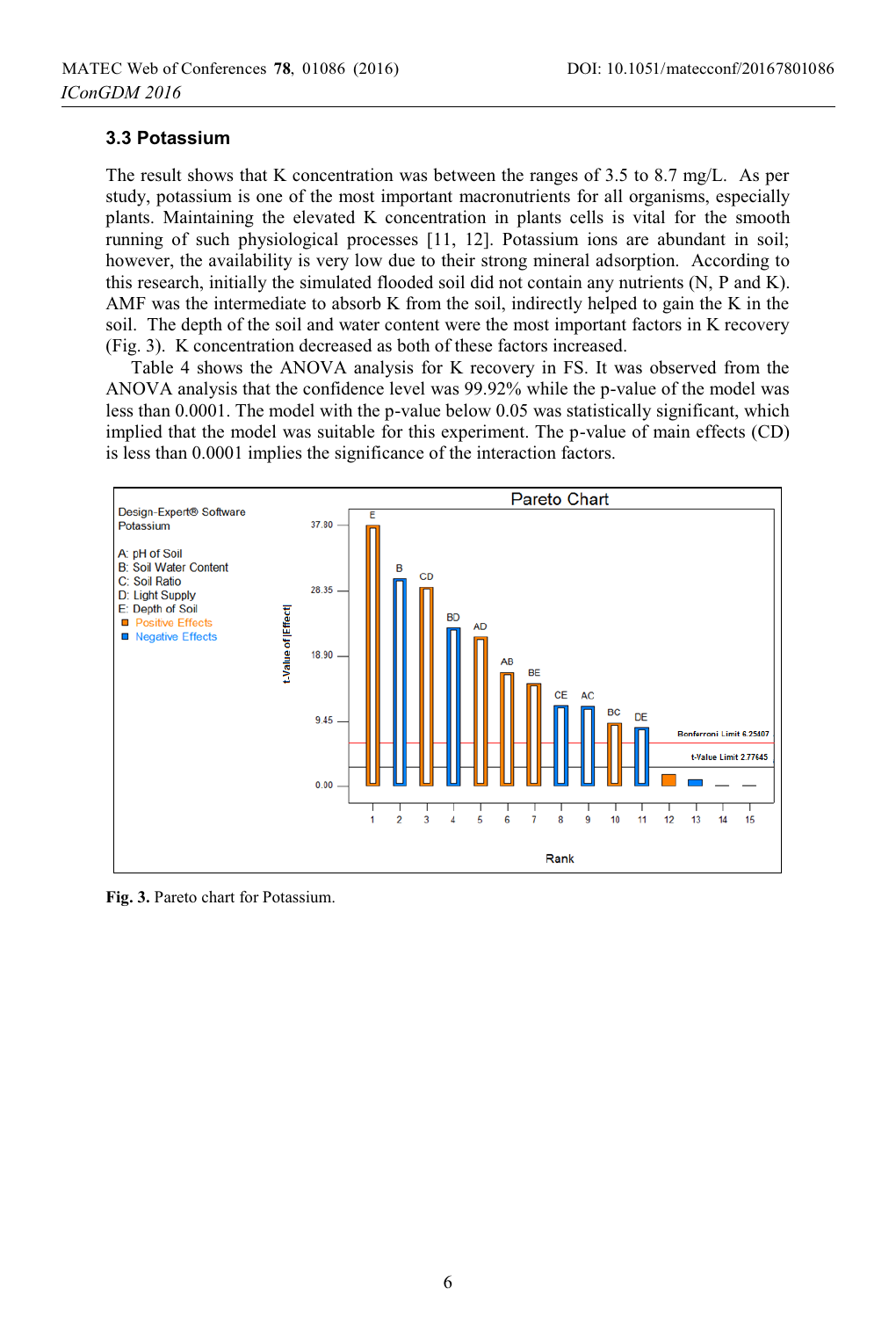| Source of         | Sum of  | Degree of | Mean        | F value | p value  |
|-------------------|---------|-----------|-------------|---------|----------|
| variation         | squares | freedom   | square      |         | Prob>F   |
| Model             | 48.84   | 11        | 4.44        | 463.30  | < 0.0001 |
| B, Water content  | 8.70    |           | 8.70        | 908.10  | < 0.0001 |
| E, Depth of soil  | 13.69   |           | 13.69       | 1428.55 | < 0.0001 |
| AB                | 2.61    | ш         | 2.61        | 272.73  | < 0.0001 |
| AC                | 1.28    | ш         | 1.28        | 134.03  | 0.0003   |
| AD                | 4.48    | I.        | 4.48        | 467.51  | < 0.0001 |
| BC                | 0.81    |           | 0.81        | 84.52   | 0.0008   |
| <b>BD</b>         | 5.06    |           | 5.06        | 528.27  | < 0.0001 |
| BE                | 2.15    |           | 2.15        | 224.47  | 0.0001   |
| CD                | 8.03    |           | 8.03        | 837.70  | < 0.0001 |
| CE                | 1.32    |           | 1.32        | 138.00  | 0.0003   |
| DE                | 0.69    |           | 0.69        | 72.46   | 0.0010   |
| Residual          | 0.038   | 4         | 9.583E-0.03 |         |          |
| Correlation Total | 48.88   | 15        |             |         |          |
| $R^2$             | 0.9992  |           |             |         |          |
| Adj. $R^2$        | 0.9971  |           |             |         |          |

**Table 4.** Analysis of variance table for K.

#### **3.4 Best condition for flooded soil recovery**

The best condition selected by design expert is summarized in Table 5. The N, P and K are at their maximum concentration in a soil condition suggested by Design-Expert® software (Ver 7.1.6).

**Table 6.** Best soil condition for AMF to propagate as suggested by Design-Expert® software (Ver

7.1.6).

| pH of soil | <b>Water Content</b> | 5A:FS | <b>Light Supply</b> | <b>Depth of Soil</b> |
|------------|----------------------|-------|---------------------|----------------------|
|            | 40                   | .     | Present             | cm                   |

# **4 Conclusions**

This work demonstrates the feasibility of using experimental design tools to screen significant influential factors affecting the propagation of AMF in plant roots, which in turn increase the fertility of the soil itself. The best condition of the soil for AMF in taking up nutrient at their maximum rate was identified and the result can be further used to conduct an optimization work.

# **References**

- 1. T.T. Kozlowski, BioScience, **34**, 162 (1984)
- 2. P. Gosling, A. Hodge, G. Goodlass, G.D. Bending, Agr. Ecosyst. Environ., **113**, 7 (2006)
- 3. D.S. Hayman, B. Mosse, New Phytol., **70**, 19 (1971)
- 4. R.G. Linderman, E.A. Davis, HortTechnology, **14**, 196 (2004)
- 5. P.M. Vitousek, R.W. Howarth, Biogeochemistry, **13**, 87 (1991)
- 6. M. Govindaraju, P.E. Pfeffer, H. Jin, J. Abubaker, D.D. Douds, J.W. Allen, H. Buking, P.J. Lammers, Y. Shachar-Hill, Nature, **435,** 819 (2005)
- 7. D.J. Read, Experientia, **47**, 376 (1991)
- 8. D. Tilman, Ecol. Monogr., **57**, 189 (1987)